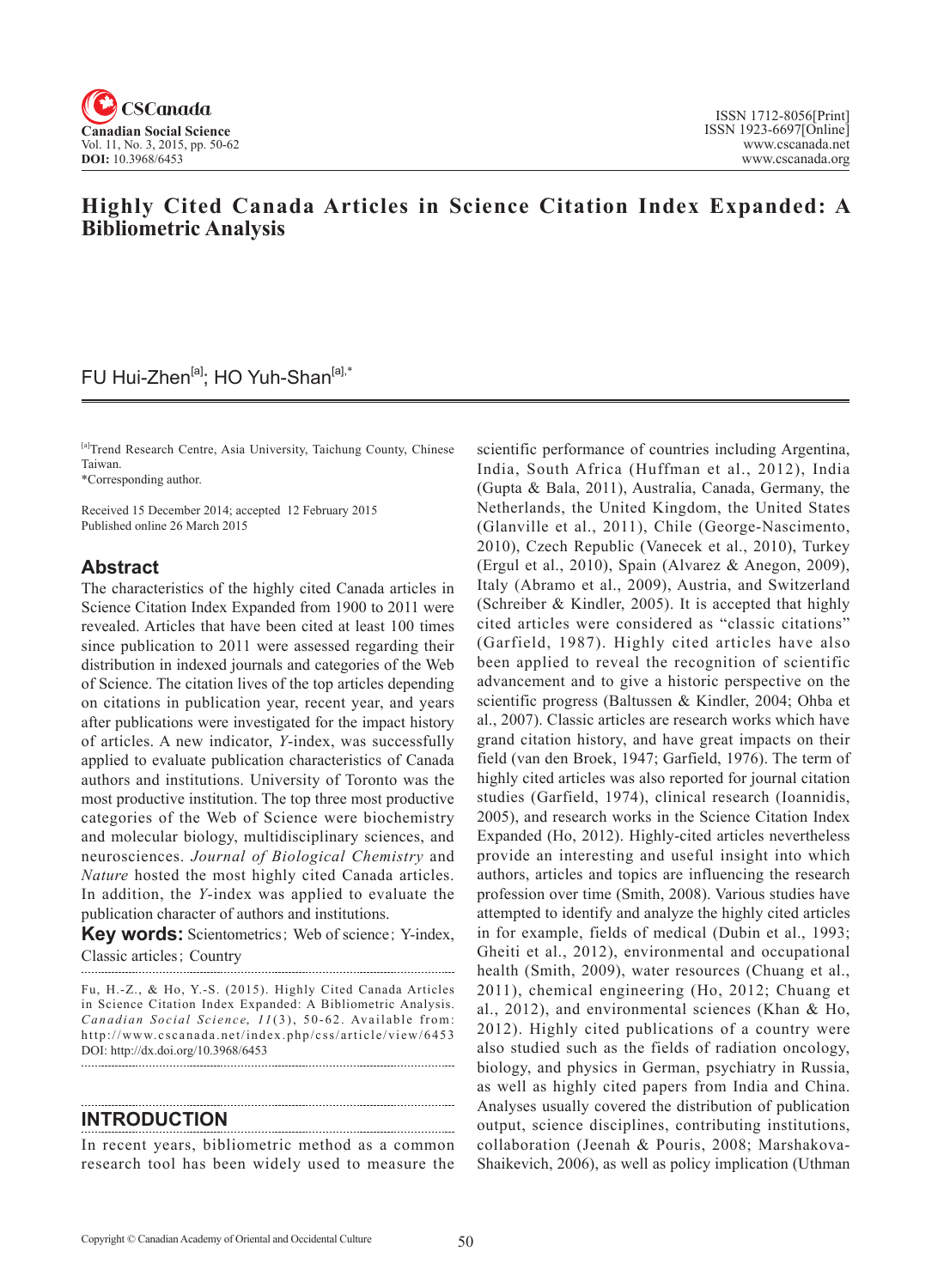& Uthman, 2007). In addition, the citation life cycles of most cited papers with significant influence were revealed to provide more detail citation information (Fu et al., 2012).

The purpose of this paper is to identify and analyze highly cited articles of Canada in the Science Citation Index Expanded (SCI-Expanded) database from 1900 to 2011. The analysis covers annual production, field performance, research emphases, top cited articles, contributing institutions and authors. Some newly developed indicators related to title words, author keywords, and *KeyWords Plus* were employed to provide additional insights. A new indicator, *Y*-index, was developed and used to evaluate contributions of individual authors' and institutions' publication performance and characters.

# **1. METHODOLOGY**

## **1.1. Data Collection**

The methodology used in this study was based on the Science Citation Index Expanded (SCI-Expanded) database of Web of Science from Thomson Reuters. According to Journal Citation Reports (JCR) of 2011, it indexes 8,336 journals with citation references across 176 Web of Science categories in science edition. All 1,382,586 documents in 22 document types from 1900 to 2011 with "Canada" in the address field were searched. In order to verify that 1,018,576 articles were published by Canada. Total 1,635 articles from 17 institutions, for example Canada France Hawaii Telescope Corp, USA; National Research Council Canada, USA; University of Canada, Mexico; Canada College, USA; La Cañada High School, USA; and Texasgulf Canada Ltd., USA were excluded because these items were searched but not from Canada. Thus total 1,016,941 articles were published by at least one author with Canada affiliation within the publication year from 1900 to 2011 based on SCI-EXPANDED (updated on 23 November 2012). Another filter,  $TC_{2011}$ was used to retrieve the articles. The total number of times article cited from its publication to the end of 2011 was recorded as  $TC_{2011}$  (Wang et al., 2010; Chuang et al., 2011).  $TC_{2011} \ge 100$  selected the articles as the highly cited Canada articles. The advantage of this indicator was its invariance, not updating as time goes on (Fu et al., 2012). Likewise,  $C_{2011}$ , the total number of citations of an article in 2011 and  $C_0$ , the total number of citations of an article in its publication year were employed to characterize the highly cited Canada articles. The records were downloaded into spreadsheet software, and manipulated using Microsoft Excel 2007.

In the SCI-EXPANDED database, the corresponding author is designated as the "reprint" author; this study uses as the term "corresponding author". In a single author article where authorship is unspecified, the single author

is both first author as and corresponding author. Similarly, in a single institutional article, the institution is classified as the first author institution as well as the corresponding author institution. In a multi-author article where authorship is unspecified, the first author is classified as the corresponding author. Affiliations in England, Scotland, Northern Ireland, and Wales were reclassified as being from the United Kingdom (UK) (Chiu & Ho, 2005). Affiliations in Federal Republic of Germany (Fed Rep Ger), German Democratic Republic (Ger Dem Rep), West Germany, East Germany, Bundes Republik, and Germany were reclassified as being from Germany. Affiliations in Czechoslovakia and Czech Republic were also reclassified as being from Czech Republic. Affiliations in Yugoslavia and Slovenia were also reclassified as being from Slovenia. Affiliations in USSR and Russia were also reclassified as being from Russia. Similarly, affiliations in Netherlands Antilles and Netherlands were reclassified as being from Netherlands; affiliations in Greenland and Denmark were reclassified as being from Denmark; and affiliations in Hong Kong before 1997 were included with China (Fu et al., 2012). Affiliations in Zaire were reclassified as being from Democratic Republic of the Congo. The contributions from institutions and countries were identified by the appearance of at least one author in the publications.

## **1.2 Indicators**

Seven indicators based on the country, institution, and author were used: (a) "Canada independent article", if the researchers' affiliations were all from Canada; (b) "institution independent article", if the researchers' affiliations were from the same institution in Canada; (c) "internationally collaborative article", if the articles were coauthored by researchers from not only Canada buy also other countries; (d) "inter-institutionally collaborative article", if authors were from different institutions in Canada; (e) "single author article", if there was only one author in an article, (f) "first author article", if the first author was from the institution in Canada for analysis; and (g) "corresponding author article", if the corresponding author was from the institution in Canada for analysis. *TP*, *IP*, *CP*, *SP*, *FP*, and *RP* are the number of total articles, Canada independent articles or institution independent articles, internationally collaborative articles or interinstitutionally collaborative articles, single author articles, first author articles, and corresponding author articles for institutions in Canada, respectively. The impact factor  $(F_{2011})$  of a journal was determined for each article as reported in the JCR 2011.

The author and the affiliation of the author, listed in one publication could be considered as the evidence of contribution (Coats, 2009). Both the number of authors on a paper and their positions in the byline need to be taken into account accurately when measuring author contribution (Mattsson et al., 2011). It has been accepted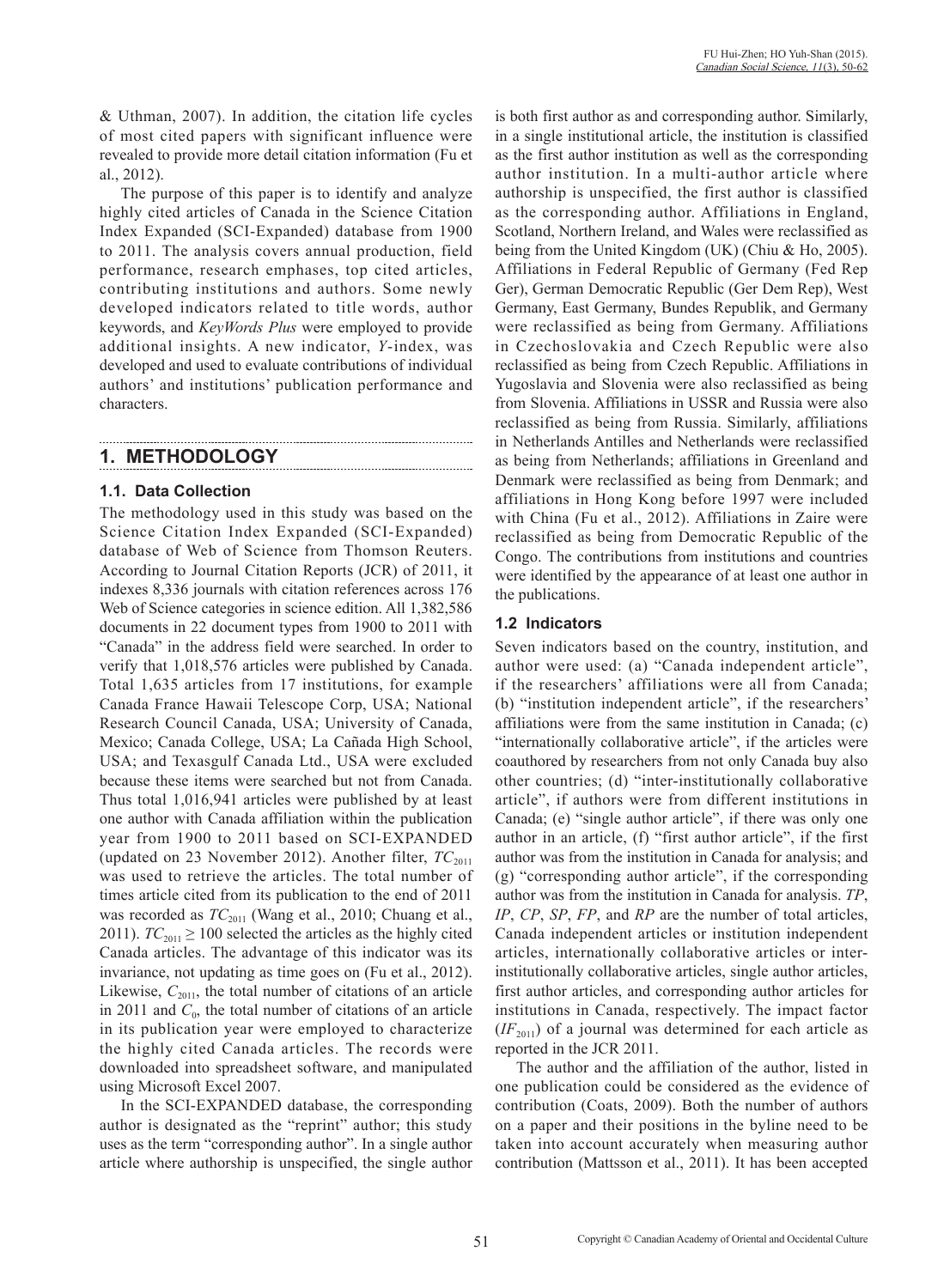conventionally that the most important positions are the first and the last, whom very often is the corresponding author (Zuckerman, 1968; Costas & Bordons, 2011; Mattsson et al., 2011). The first author has actually made the most contribution, and should receive a greater proportion of the credit (Reisenberg & Lundberg, 1990; Marušić et al., 2004). Accordingly, the non-first authors made less contribution (Shapiro et al., 1994). As important as the first author, another prominent authorship position is the corresponding author. The honorary authors including Nobel laureates were more likely to be listed last authors on scientific papers, rather than the first author (Zuckerman, 1968; Bates et al., 2004). The first author is commonly contributed the most, but the corresponding author obviously increases the author's credit for contributions to the study (Bhandari et al., 2004). Corresponding author was the one who contributed the most to the initial conception and supervision (Wren et al., 2007). Straight counting that accredits only the first or the corresponding author or fractional counting that accredits each collaborator with partial and weighted credit might be the better choices (Huang et al., 2011). *Y*-index (*j*, *h*) was developed to evaluate Canadian institutions and authors. *Y*-index provides a single index to identify publication characteristics related to the first author and corresponding author. This index is related to numbers of first author publications (*FP*) and corresponding author publications (*RP*), as defined (Ho, 2014):

$$
j = FP + RP \tag{1}
$$

$$
h = \tan^{-1}\left(\frac{RP}{FP}\right). \tag{2}
$$

An author, institution, or country with a higher *j* indicates more articles as the first or corresponding author, playing the leadership role. *h*, differentiates the nature of the leadership role. When  $h > 0.7854$ , indicates more corresponding author articles and *h* < 0.7854, means more first author articles. When  $h = 0$ ,  $j =$  the number of first author articles and  $h = \pi/2$ ,  $j =$  the number of corresponding author articles.

### **2. RESULTS AND DISCUSSION**

### **2.1. Publication Year**

The 31,351 highly cited Canadan articles ( $TC_{2011} \ge 100$ ) were published in the last 92 years from 1920 to 2011. Figure 1 shows the distribution of these articles over the decades and their citations per publication (*CPP*). The publication outputs by decade increased sharply from 1960s to 1990s and dropped in the latest decade. It has been pointed out that the numbers of times cited for an article is highly correlated with the length of time since its publication. The recent articles need time to accumulate citations (Gisvold, 1999). Similar phenomena could also be found in the top-cited articles in chemical engineering (Ho, 2012a) and the independent research of China's top universities (Fu  $&$  Ho, 2013). The decade with the most articles was the 1990s which had 12,594 articles (40% of 31,351 articles), followed by the decade of the 2000s with 8,012 articles (26%), and the decade of the 1980s with 7,322 articles (23%). The five most productive years were in the period of 1996 to 2000, including 1997 (1,475 articles), 1996 (1,436 articles), 1999 (1,409 articles), 2000 (1,407 articles), and 1998 (1,380 articles). There were no highly cited Canada articles found in the decade of the 1950s and only nine articles were published in 1960s. There were also only 63 articles (0.20%) published before 1970, while 66% of the highly cited Canada articles appeared after 1980s. Past research showed that, with increasing years, a paper has an increasing chance of being forgotten (Picknett & Davis, 1999). As time passes, even "true classics" are gradually being cited less often because their substance has been absorbed by the current knowledge, by a phenomenon called "obliteration by incorporation" (Garfield, 1987). Moreover, the number of articles in SCI-Expanded increased in last 100 years from 119,306 articles in 1910s to 9,468,553 articles in 2000s. It was suggested that to cite the original paper is needed (Ho, 2004). To cite the original paper is not only respecting authors who presented a novel idea in research but also to read the original idea in detail of the work (Ho, 2010).

In particular, the decade of the 1920's with 11 articles had much higher *CPP* with 309 which can be attributed to the article "A study of the Tisdall method for the determination of blood serum calcium with a suggested modification" by Clark and Collip in 1925 with a  $TC_{2011}$ of 1,490 times. The most frequently cited article ( $TC_{2011}$  = 34,128) was titled "Density-functional thermochemistry. III. the role of exact exchange" (Becke, 1993) by Becke from Queens University of Canada in 1993. Collip and Backus from University of Alberta of Canada, published the earliest highly cited Canada articles "The effect of prolonged hyperpnoea on the carbon dioxide combining power of the plasma, the carbon dioxide tension of alveolar air and the excretion of acid and basic phosphate and ammonia by the kidney" (Collip & Backus, 1920) in 1920 ( $TC_{2011} = 102$ ). The most recent highly cited Canada articles were all published in 2011 in *Astrophysical Journal Supplement Series* with titles related to "sevenyear Wilkinson microwave anisotropy probe (WMAP) observations" including subtitles "Cosmological interpretation" (Komatsu et al., 2011) with a  $TC_{2011}$  of 731, "Power spectra and Wmap-derived parameters" (Larson et al., 2011) with a  $TC_{2011}$  of 165, and "Sky maps, systematic errors, and basic results" (Jarosik et al., 2011) with a  $TC_{2011}$ of 126. Komatsu from University of Texas Austin of the USA, Larson from Johns Hopkins University of the USA, and Jarosik from Princeton University of the USA were first and corresponding authors of these three articles.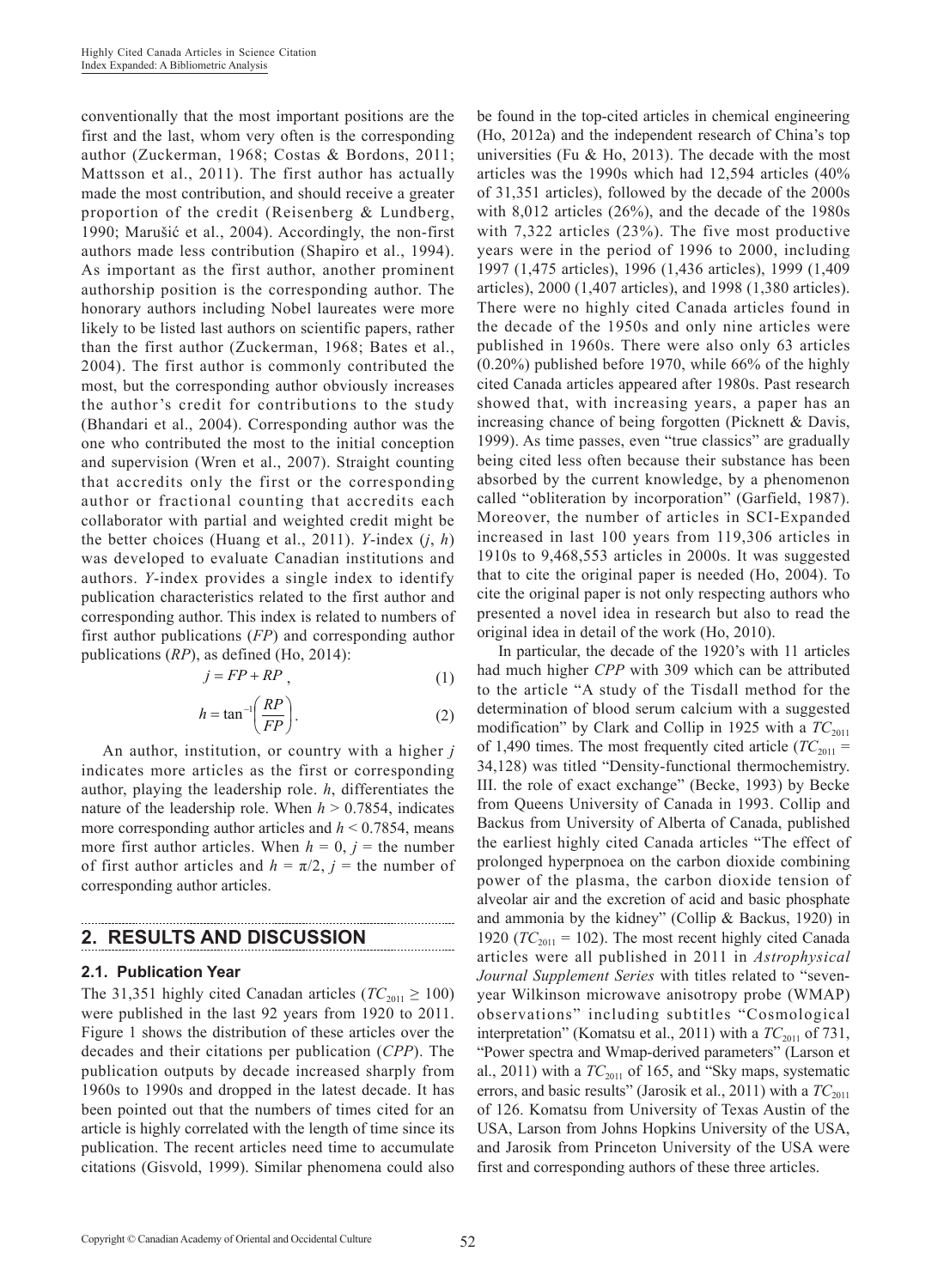

## **Figure 1**

### **Number of Articles and Citations Per Publication by Decades**

### **2.2 Journals and Web of Science Categories**

The highly cited Canada articles were published by 2,452 journals across 174 Web of Science categories. Of these 2,425 journals, 914(37%) journals contained only one highly cited Canada article; 344(14%) journals contained two articles; 194(7.9%) journals contained three articles; and 127(5.2%) journals contained four articles. Twenty percent of the highly cited Canada articles were published in 11 journals including *Journal of Biological Chemistry* (*IF*<sub>2011</sub> = 4.773) with 847(2.7%) articles, *Nature* ( $IF_{2011} = 36.28$ ) with 838(2.7%) articles, *Proceedings of the National Academy of Sciences of the United States of America* ( $IF_{2011} = 9.681$ ) with 775 (2.5%) articles, *Science* (*IF*<sub>2011</sub> = 31.201) with 747(2.4%) articles, *New England Journal of Medicine* ( $IF_{2011}$  = 53.298) with 681(2.2%) articles, *Physical Review Letters*  $(F_{2011} = 7.370)$  with 427(1.4%) articles, *Journal of the American Chemical Society* ( $IF_{2011} = 9.907$ ) with 407  $(1.3\%)$  articles, *Circulation* (*IF*<sub>2011</sub> = 14.739) with 368  $(1.2\%)$  articles, *Astrophysical Journal* ( $IF_{2011} = 6.024$ ) with 352 (1.1%) articles, *Journal of Neuroscience* (*IF*<sub>2011</sub>)  $= 7.115$ ) with 350(1.1%) articles, and *Lancet* (*IF*<sub>2011</sub> = 38.278) with 318(1.0%) articles. It was noticed that leading journals attract the most-cited publications,

which in turn maintain the high impact factor of these journals (Schein et al., 2000). However, highly cited articles still could be found in lower impact factor journals (Fu et al., 2012; Ho, 2012b). Highly cited Canada articles could also be found in journals with lower impact factors such as *Geoscience Canada* with  $IF_{2011} = 0.056$ , *Dialysis & Transplantation* with  $IF_{2011}$ = 0.131, and *IEICE Transactions on Information and Systems* with  $IF_{2011} = 0.178$ . Moreover, article "Accurate" spin-dependent electron liquid correlation energies for local spin-density calculations—a critical analysis" (Vosko, 1980) ranked  $3<sup>rd</sup>$  in  $TC_{2011}$  and  $7<sup>th</sup>$  in  $C_{2011}$ , was published in *Canadian Journal of Physics* with  $IF_{2011}$  = 0.857.

Within the total 174 Web of Science categories in science edition the 11 top categories including biochemistry and molecular biology with3,400(11%) articles, multidisciplinary sciences with 2,440(7.8%) articles, neurosciences with 2,367(7.5%) articles, cell biology with 1,859(5.9%), general and internal medicine with 1,835(5.9%), oncology with 1,190 (3.8%), genetics and heredity with 1,113(3.6%), clinical neurology with 1,031(3.3%), immunology with 1,028(3.3%), astronomy and astrophysics with 865(2.8%), and physiology with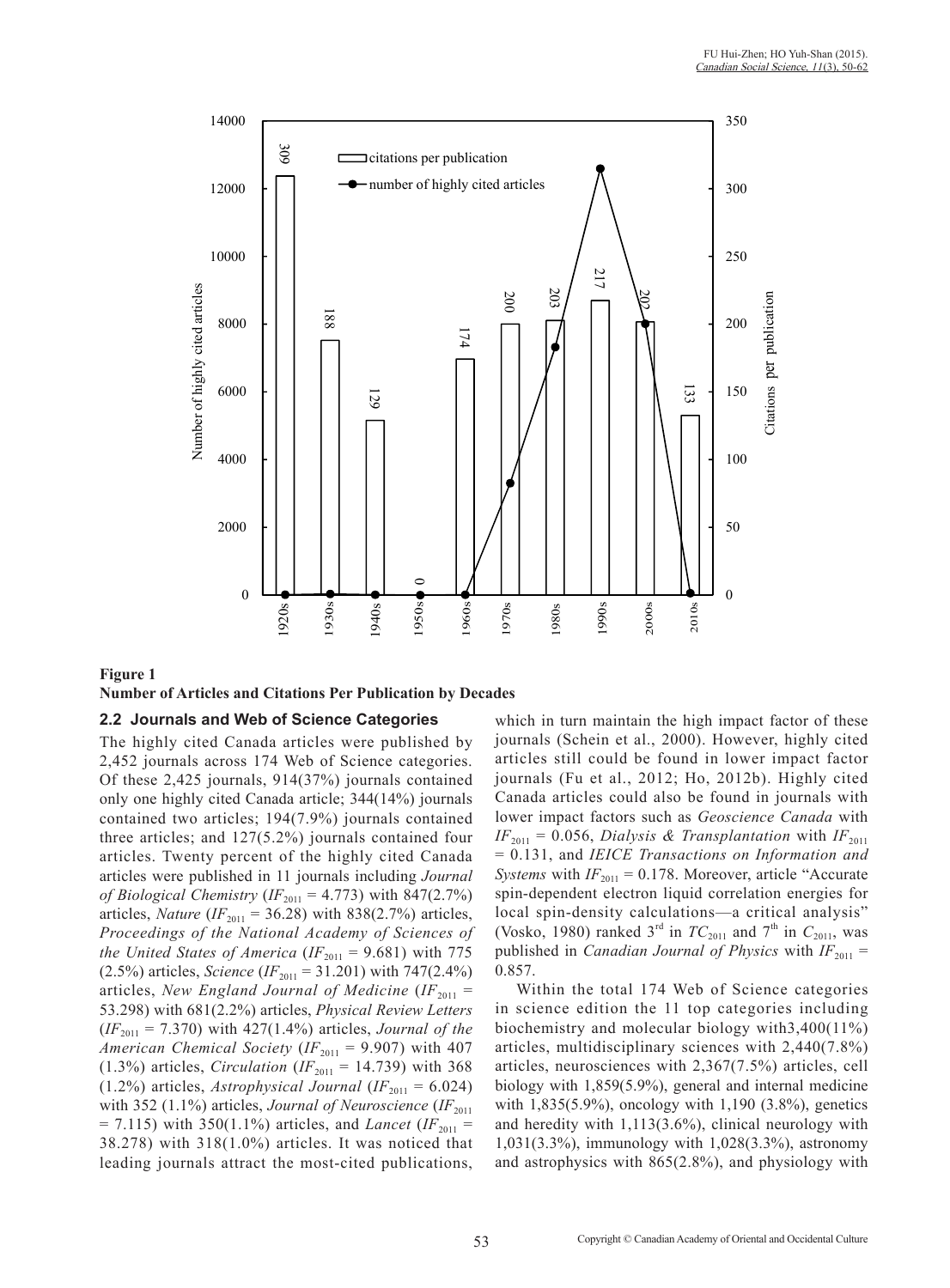758(2.5%) articles, took the majority of the total highly cited Canada articles with a high percentage of 49%. Seventeen categories had less than 10 highly cited Canada articles including nursing, andrology, composites materials science, legal medicine, primary health care, construction and building technology, aerospace engineering, history and philosophy of science, integrative & complementary medicine, tropical medicine, logic, agricultural economics and policy, ocean engineering, characterization & testing materials science, and textiles materials science. Moreover, Canada had no highly cited articles in Web of Science categories of marine engineering and medical ethics.

### **2.3 Impact of Top Highly Cited Canada Articles**

Impact of the top articles in total citations  $(TC_{2011})$  (Chuang et al., 2011), citations in recent year  $(C_{2011})$  (Ho, 2012a) has been reported. Impact of an article at publication year  $(C_0)$ was also studied in this study. The patterns of citation life cycles of top cited articles could provide the characteristics for the top articles (Aksnes, 2003). Total 14,245 highly cited Canadan articles (45% of 31,351 highly cited Canada articles) had no any citation in the publication year  $(C_0 = 0)$ and 18 articles (0.057%) had citations at least 100 times  $(C_0$ > 100). Figure 2 shows the article life for the top nine most cited articles in their publication year ( $C_0 \ge 120$ ). Five articles were published in 2000s, one in 1994, and three in 2011. Articles with higher citations at publication year  $(C_0)$  were likely to publish in recent years. Among top 18 articles with  $C_0 > 100$ , one article was published in 1994 and 1996 respectively and all others were published after 2000. One of reasons might be that number of journals in SCI database increased from 4,963 journals in 1997 to 8,336 journals in 2011. All articles in Figure2, had increasing citations after their publications then all showed decreased trends in following years. In highly cited Canada articles, "Seven-year *Wilkinson Microwave Anisotropy Probe* (WMAP) observations: cosmological interpretation" (Komatsu et al., 2011) published in *Astrophysical Journal Supplement Series* had the highest citations in its publication year  $(C_0 = 731)$  by 21 authors from USA, the UK, and Canada including M.R. Nolta from Canadian Institute for Theoretical Astrophysics and M. Halpern from University of British Columbia of Canada. However, it has been noticed that reviews with 350 citations in one year after publication was the highest citation (Garfield, 2002). In addition, "Effects of an angiotensin-converting-enzyme inhibitor, ramipril, on cardiovascular events in high-risk patients" (Yusuf et al., 2000) was the highest Canadan independent article with  $C_0 = 217$ .



**Figure 2** The Life of the Top Nine Most Frequently Cited Articles in Their Publication Year  $(C_0 \ge 120)$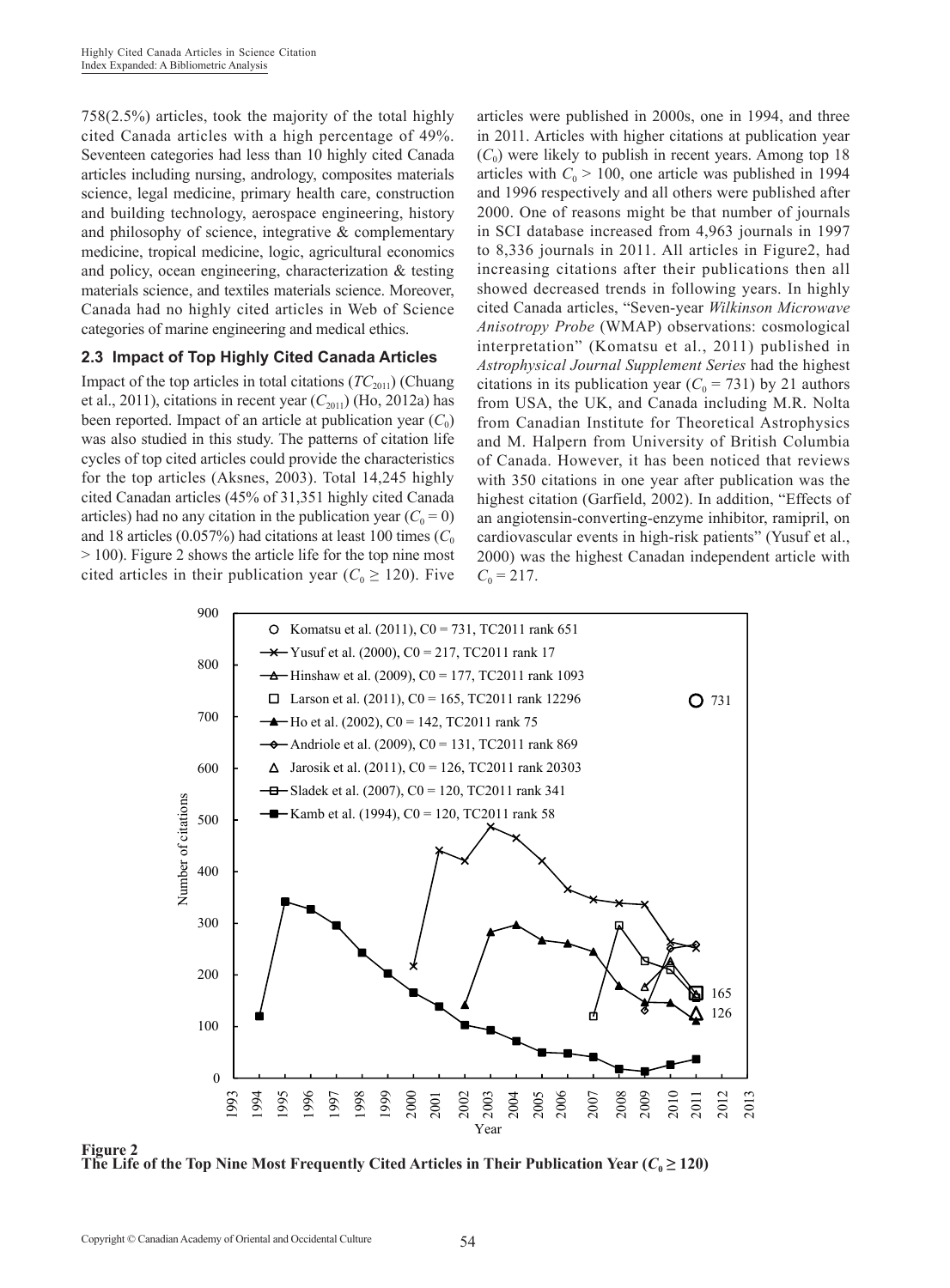Impact of top cited articles in recent year was studied for the top-cited articles in chemical engineering (Ho 2012a; Khan & Ho, 2012). In recent year (2011), 2,711 highly cited Canada articles (8.6% of 31,351 highly cited Canada articles) had no any citation ( $C_{2011} = 0$ ) and 14 articles (0.045%) had citations at least 500 times ( $C_{2011}$ )  $>$  500) including four article with  $C_{2011}$   $>$  1,000 and one article with  $C_{2011} > 4,000$ . The citation lives of the top ten articles  $(C_{2011} > 600)$  are shown in Figure 3. Most of these top cited articles had increased trend in citation after their publications. Earlier publications such as "Comparison of simple potential functions for simulating liquid water" by Jorgensen et al. (1983), "Prospect theory: analysis of decision under risk" by Kahneman and Tversky (1979), and "Accurate spin-dependent electron liquid correlation energies for local spin-density calculations: a critical analysis" by Vosko et al. (1980) had a long impact history since their publications. An sharply increasing trend of citations after publication year could be found for articles published in recent years including "New

guidelines to evaluate the response to treatment in solid Tumors" by Therasse et al. (2000), "Distinctive image features from scale-invariant Keypoints" Lowe (2004), and "Radiotherapy plus concomitant and adjuvant temozolomide for glioblastoma" by and Stupp et al. (2005). The article entitled "Regression shrinkage and selection via the Lasso" by Tibshirani (1996) also had sharply increased trend of citations after its publication for eight years. Internationally collaborative article "*Crystallography & NMR system*: A new software suite for macromolecular structure determination" by Brünger et al. (1998) had the most sharply citation increased after its publication to a peak in 2004 then dropped to 668 times in 2011. The article "A new mixing of Hartree-Fock and local density-functional theories" by Becke (1993) was the most super cited article in 2011 with  $C_{2011} = 4,200$ . The internationally collaborative article published by Komatsu et al. in 2011 was not only the most frequently cited article with  $C_0 = 731$  citations, but also the super cited article ranked  $6<sup>th</sup>$  in  $C_{2011}$ .



**Figure 3** The Life of the Top Ten Most Cited Classic Articles in 2011 ( $C_{2011} > 600$ )

Information of total citations from Web of Science was applied in most studies. In this study, the total number of times in article cited from its publication to the end of 2011 ( $TC_{2011}$ ) was used. It was noticed that the advantage

of this indicator was its invariance, not updating as time goes on (Fu et al., 2012). Impact of top cited articles in total citation after publication with citation lives was recently presented (Fu et al., 2012; Khan & Ho, 2012). The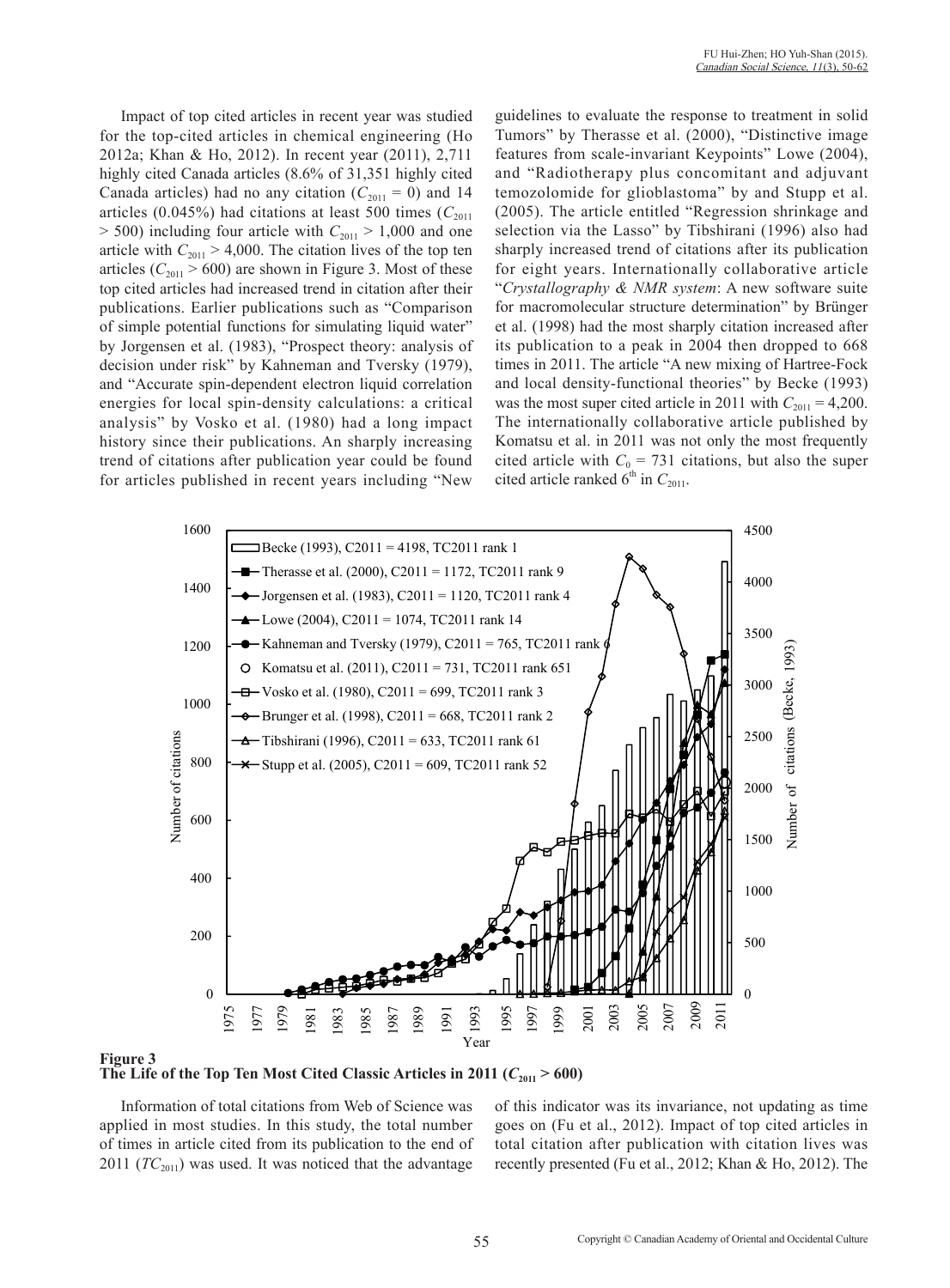citation lives of the top nine articles ( $TC_{2011} > 6,000$ ) are shown in Figure 4. Two articles were published in 1970s, three in 1980s, three in 1990s, and one in 2000s. Two articles by Becke (1993) and Jorgensen et al. (1983) were published in *Journal of Chemical Physics* with  $IF_{2011}$  = 3.333. Articles by Becke (1993) and Cockcroft and Gault (1976) were Canadan independent publications. Articles by Becke (1993) were the only one single author and institution publication. The Canadan independent article published by Becke in 1993 was the super cited article ranked 1<sup>st</sup> in  $TC_{2011}$ . The article was also the leader in terms of annual citations in 2011 Canada. Articles by Becke (1993), Brünger et al. (1998), Vosko et al. (1980), Jorgensen et al. (1983), Kahneman and Tversky (1979), and Therasse et al. (2000) all ranked top ten in both  $C_{2011}$  and  $TC_{2011}$ . The article with the highest  $TC_{2011}$ can be considered the most popular article in Canada's research.



**Figure 4** The Life of the Top Nine Most Cited Classic Articles ( $TC_{2011} > 6,000$ )

### **2.4 Institutional and Individual Contributors**

Bibliometric indicators including total number of articles, independent articles, collaborative articles, first author articles, corresponding author articles, and single author articles (Chiu & Ho, 2005; Li & Ho, 2008; Ho, 2012) were applied to evaluated publication performance of the countries, institutions, and authors. A total of 31,351 classic articles by 113,801 authors from Canada and other 126 countries were evaluated. Only 17,522 authors, 15% of 113,801 authors, had both first and corresponding author Canada highly cited articles, while 92,857(82%) authors had no first author article and 94,595(83%) authors had no corresponding author article. Table 1 shows the top 30 Canadan institutions, ranked according to the total number of highly cited Canada articles. This

includes the constants of the *Y*-index (*j*, *h*), the number and percentage of single Canada institution highly cited articles and inter-institutionally collaborative articles as well as the first author, corresponding author, and single author articles. University of Toronto ranked first with 5,939(20%) highly cited Canadan articles, followed by McGill University (3,594 articles, 12%) and University of British Columbia (3,013 articles, 10%). These universities were also rank top three in institutional independent articles, inter-institutionally collaborative articles, first author articles, corresponding author articles, and single author articles. Among the top 30 institutes, eight (27%) which were non-university institutions, were five hospitals and three research institutions including National Research Council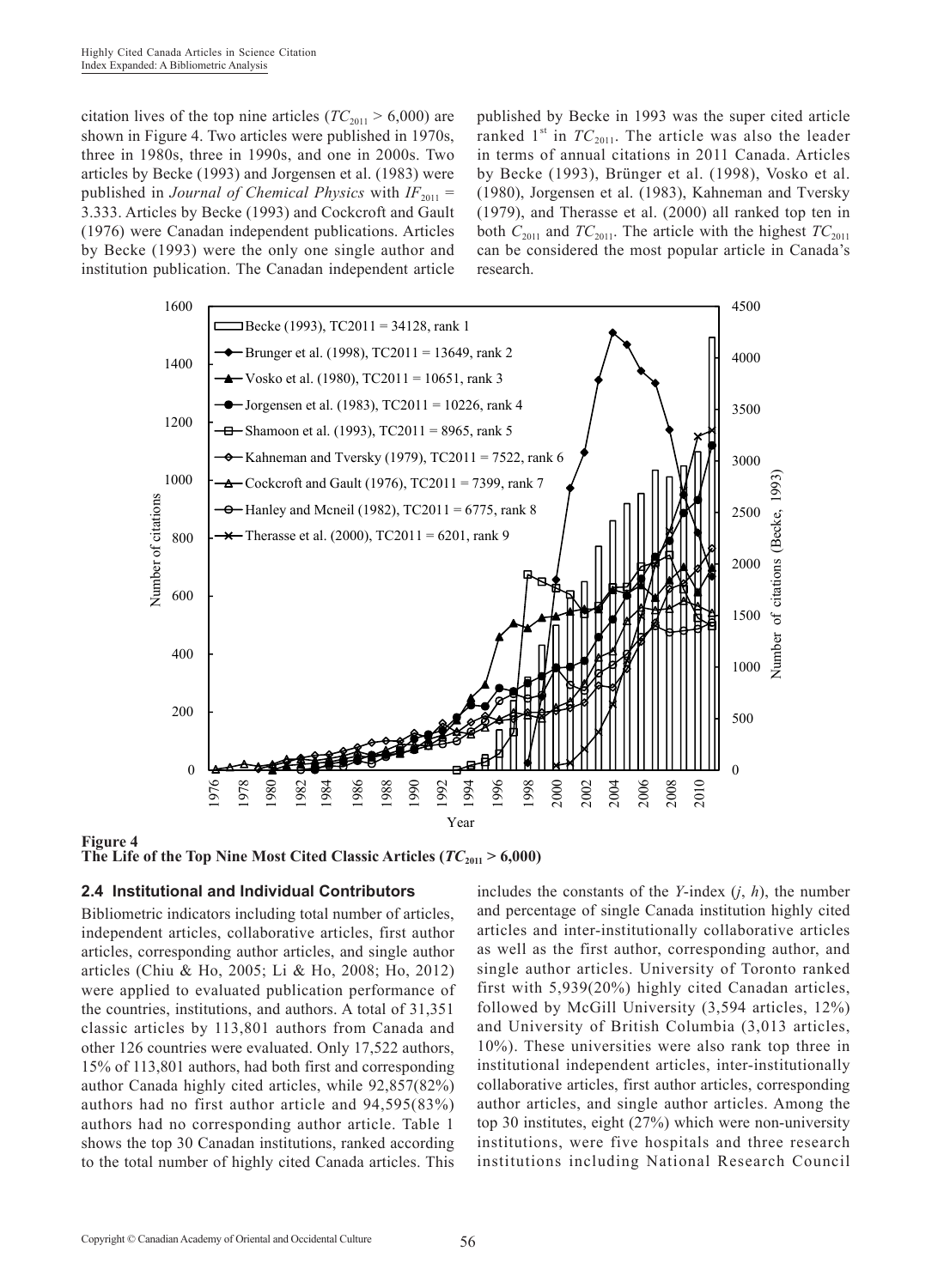Canada, Fisheries & Oceans Canada, and Ontario Cancer Institute. Five hospitals had less independent articles. Low independent articles for hospitals were also reported in the top-cited research articles in the SCI-Expanded (Ho, 2012). *Y*-index parameters *j*, publication intensity constant and *h*, publication character constant were calculated. The rank of total highly cited Canada article (*TP*) and the rank of *j* for institutions were not the same. Only 10 institutions, including the top five, had the same rank of *TP* and *j*. Twenty institutions in Table 1 were changed, while seven were decreased and 13 were increased when compare rank of *TP* and *j*. Institutions with higher *j* for example University of Toronto, McGill University, University of British Columbia, Mcmaster University, and University of Alberta as well as National Research Council Canada and Hospital Sick Children had higher importance in highly cited Canadan articles. Furthermore, 11 institutions in Table 1 with  $h > 0.7854$ had more corresponding author articles for example Toronto General Hospital, Montreal General Hospital, and Princess Margaret Hospital. Fifteen institutions

**Table 1**

with  $h < 0.7854$  had more first author articles, such as University of Calgary and University of Laval. The performance that hospitals had more corresponding articles than first author articles was also reported in the top-cited articles in the SCI-EXPANDED (Ho, 2012b). On average, the research quality of a university improves some years after it appoints a president (vice chancellor; rector) who is an accomplished scholar (Goodall, 2009). However, it was pointed that the participation of highly cited scientists in the top leadership of universities is limited (Ioannidis, 2010). *Y*-index might be a useful indicator for the evaluation of applications by such senior figures. Figure 5 displays the distribution of the top 50 authors with  $j \ge 25$  (*j* Cos *h* and *j* Sin *h* are chosen as the *x* and *y* coordinate axes). Publication character *h* could help obtain the different proportion of corresponding author articles to first author articles. Each dot represents one value that could be one author or many authors. The authors who contributed the most classic article were S. Yusuf  $(i = 60)$ , followed by M. Steriade ( $j = 57$ ) and G. H. Guyatt ( $j = 50$ ).

| <b>Characteristics of the Top 30 Institutions</b><br><b>Institution</b><br><b>TP</b><br>$TPR$ (%) IP R (%)<br>$SPR$ (%) $S\%$ Rank ( <i>i</i> )<br>$\boldsymbol{h}$ |       |         |          |         |           |           |          |    |                  |        |
|---------------------------------------------------------------------------------------------------------------------------------------------------------------------|-------|---------|----------|---------|-----------|-----------|----------|----|------------------|--------|
|                                                                                                                                                                     |       |         |          | CPR(%)  | FPR(%)    | RPR(%)    |          |    |                  |        |
| University of Toronto                                                                                                                                               | 6,126 | 1(20)   | 1(14)    | 1(22)   | 1(9.2)    | 1(9.1)    | 1(12)    | 26 | 1(5761)          | 0.7793 |
| McGill University                                                                                                                                                   | 3,702 | 2(12)   | 2(10)    | 2(13)   | 2(6.1)    | 2(6.0)    | 3(7.7)   | 30 | 2(3804)          | 0.7786 |
| University of British Columbia                                                                                                                                      | 3,100 | 3(10)   | 3(8.8)   | 3(10)   | 3(5.3)    | 3(5.3)    | 2(8.8)   | 32 | 3(3328)          | 0.7830 |
| Mcmaster University                                                                                                                                                 | 2,084 | 4(6.6)  | 5(5.9)   | 4(7.1)  | 4(3.7)    | 4(3.6)    | 4(4.5)   | 32 | 4(2298)          | 0.7810 |
| University of Alberta                                                                                                                                               | 1,801 | 5(5.7)  | 4(6.0)   | 6(5.6)  | 5(3.4)    | 5(3.4)    | 6(4.3)   | 37 | 5(2134)          | 0.7873 |
| University of Montreal                                                                                                                                              | 1,428 | 6(4.6)  | 10(2.7)  | 5(5.6)  | 7(2.0)    | 7(2.0)    | 11(2.3)  | 29 | 7(1236)          | 0.7822 |
| University of Western Ontario                                                                                                                                       | 1,207 | 7(3.8)  | 6(3.7)   | 8(3.9)  | 8(2.0)    | 8(2.0)    | 5(4.3)   | 32 | 8 (1234)         | 0.7822 |
| University of Calgary                                                                                                                                               | 1,142 | 8(3.6)  | 8(3.2)   | 9(3.9)  | 6(2.0)    | 6(2.0)    | 14(1.8)  | 32 | 6(1255)          | 0.7766 |
| Hospital Sick Children                                                                                                                                              | 1,020 | 9(3.3)  | 18(1.3)  | 7(4.4)  | 10(1.8)   | 10(1.8)   | 27(0.60) | 33 | 10 (1133) 0.7880 |        |
| National Research Council Canada                                                                                                                                    | 949   | 10(3.0) | 7(3.4)   | 12(2.8) | 9(2.0)    | 9(2.0)    | 8(3.3)   | 32 | 9(1229)          | 0.7846 |
| University of Ottawa                                                                                                                                                | 879   | 11(2.8) | 15(2.1)  | 10(3.2) | 16(1.3)   | 16(1.3)   | 13(2.1)  | 31 | 16 (829)         | 0.7770 |
| University of Laval                                                                                                                                                 | 834   | 12(2.7) | 13(2.4)  | 12(2.8) | 13(1.4)   | 13(1.4)   | 24(0.83) | 33 | 13 (880)         | 0.7718 |
| University of Manitoba                                                                                                                                              | 809   | 13(2.6) | 12(2.4)  | 15(2.7) | 14(1.4)   | 14(1.4)   | 15(1.7)  | 33 | 14 (871)         | 0.7774 |
| Queens University                                                                                                                                                   | 805   | 14(2.6) | 14(2.3)  | 14(2.7) | 12(1.5)   | 12(1.5)   | 10(2.9)  | 32 | 12 (939)         | 0.7865 |
| Dalhousie University                                                                                                                                                | 761   | 15(2.4) | 11(2.4)  | 16(2.4) | 15(1.4)   | 15(1.3)   | 7(3.5)   | 30 | 15 (846)         | 0.7830 |
| University of Waterloo                                                                                                                                              | 730   | 16(2.3) | 9(3.0)   | 17(2.0) | 11(1.6)   | 11(1.6)   | 8(3.3)   | 30 | 11(1012)         | 0.7874 |
| Mount Sinai Hospital                                                                                                                                                | 615   | 17(2.0) | 57(0.12) | 11(3.0) | 18 (0.89) | 18 (0.89) | 62(0.14) | 26 | 18 (557)         | 0.7836 |
| University of Guelph                                                                                                                                                | 547   | 18(1.7) | 16(1.9)  | 18(1.6) | 17(1.0)   | 17(1.0)   | 12(2.2)  | 26 | 17(655)          | 0.7869 |
| University of Saskatchewan                                                                                                                                          | 430   | 19(1.4) | 17(1.4)  | 20(1.4) | 19(0.79)  | 19(0.8)   | 18(1.2)  | 30 | 19(500)          | 0.7894 |
| Simon Fraser University                                                                                                                                             | 353   | 20(1.1) | 19(1.1)  | 24(1.1) | 21(0.63)  | 20(0.63)  | 17(1.3)  | 27 | 20 (394)         | 0.7854 |
| University of Victoria                                                                                                                                              | 350   | 21(1.1) | 25(0.65) | 19(1.4) | 27(0.44)  | 24(0.45)  | 25(0.73) | 27 | 24 (279)         | 0.7890 |

To be continued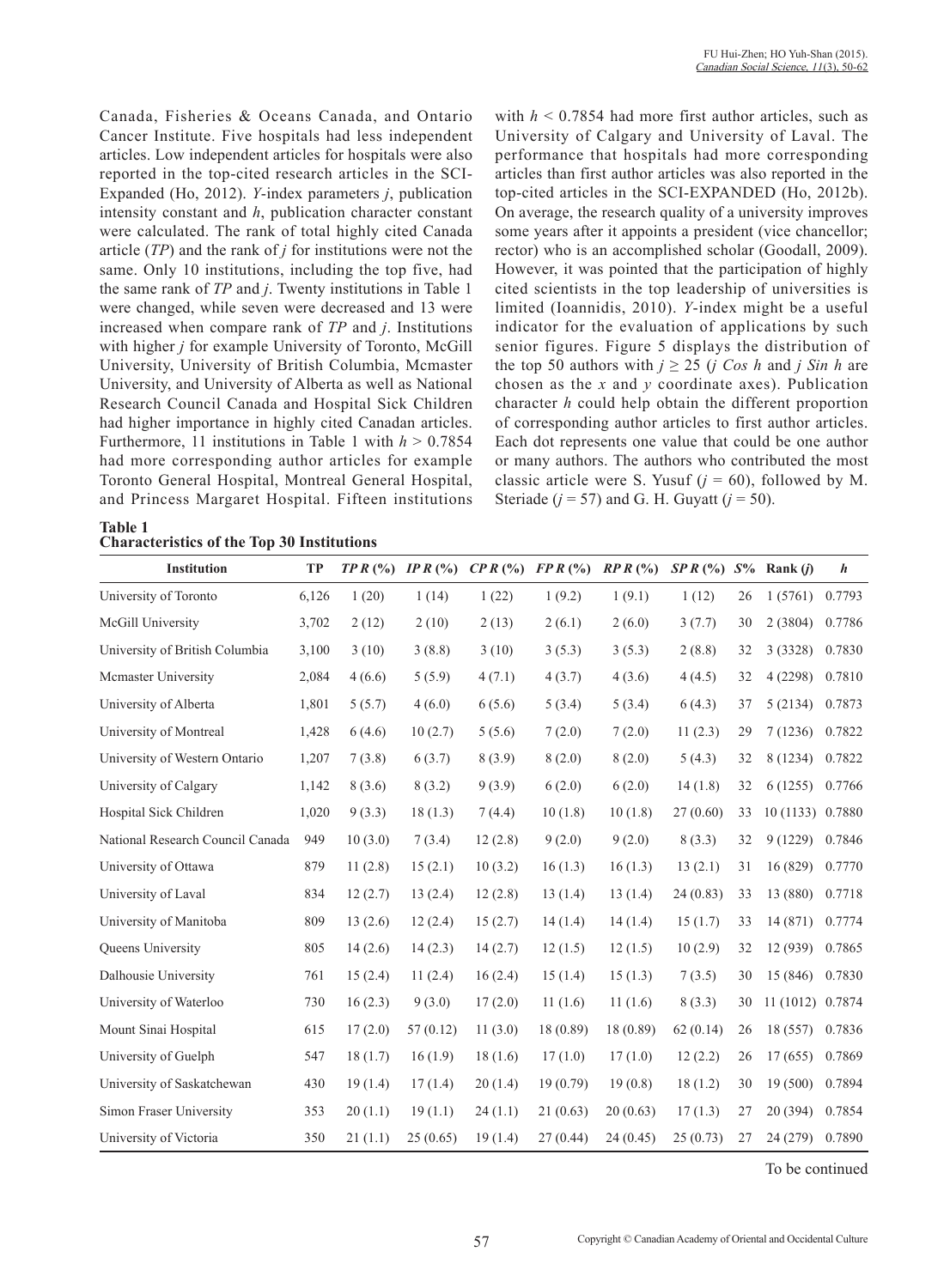| Continued |  |
|-----------|--|
|           |  |

| <b>Institution</b>                     | TP  | TPR(%)    |          | IP R $(\%)$ CP R $(\%)$ FP R $(\%)$ |          | RPR(%)    | $SPR$ (%) $S\%$ |    | Rank $(i)$ | $\boldsymbol{h}$ |
|----------------------------------------|-----|-----------|----------|-------------------------------------|----------|-----------|-----------------|----|------------|------------------|
| Memorial University of<br>Newfoundland | 307 | 22(1.0)   | 20(0.86) | 28(1.0)                             | 23(0.50) | 22(0.50)  | 22(1.0)         | 30 | 22(312)    | 0.7854           |
| York University                        | 304 | 23(1.0)   | 21(0.82) | 27(1.1)                             | 22(0.51) | 21(0.51)  | 20(1.1)         | 30 | 21(320)    | 0.7854           |
| <b>Toronto General Hospital</b>        | 280 | 24 (0.89) | 36(0.25) | 22(1.3)                             | 31(0.40) | 26(0.43)  | 37(0.37)        | 30 | 27(261)    | 0.8199           |
| Montreal General Hospital              | 276 | 25(0.88)  | 45(0.16) | 21(1.3)                             | 32(0.39) | 28(0.41)  | 38 (0.32)       | 26 | 29(253)    | 0.8131           |
| Princess Margaret Hospital             | 267 | 26(0.85)  | 37(0.23) | 23(1.2)                             | 35(0.34) | 32(0.35)  | 46(0.23)        | 27 | 32(219)    | 0.7991           |
| Fisheries & Oceans Canada              | 254 | 27(0.81)  | 23(0.80) | 34(0.82)                            | 24(0.47) | 23(0.47)  | 16(1.6)         | 27 | 23(296)    | 0.7854           |
| University of Sherbrooke               | 245 | 28 (0.78) | 24(0.75) | 35(0.80)                            | 30(0.41) | 29(0.41)  | 29(0.50)        | 27 | 28(255)    | 0.7815           |
| University of Ouebec                   | 243 | 29(0.78)  | 29(0.47) | 31(0.95)                            | 34(0.36) | 31 (0.36) | 32(0.46)        | 22 | 31(225)    | 0.7898           |
| Ontario Cancer Institute               | 240 | 30(0.77)  | 45(0.16) | 25(1.1)                             | 35(0.34) | 33(0.34)  | 78 (0.092)      | 20 | 33(215)    | 0.7807           |

*Note. TP*: Total number of highly cited Canada articles; *IP*: number of institutional independent articles; *CP*: number of inter-institutionally collaborative articles; *FP*: number of first author articles; *RP*: number of corresponding author articles; *SP*: number of single author articles; *R*: rank; *S*%: percentage of institutional independent articles in an institution; *j*: *Y*-index parameter, publication intensity constant; *h*: *Y*-index parameter, publication character constant.



#### **Figure 5**

*Y***-Index of the Top 50 Authors With the Greatest**  $j$  **(** $j \ge 25$ **)** 

The 1<sup>st</sup> position S. Yusuf from Hamilton Health Sciences and McMaster University, published the most corresponding author highly cited Canada articles (36 articles) and 24 first author articles. That means the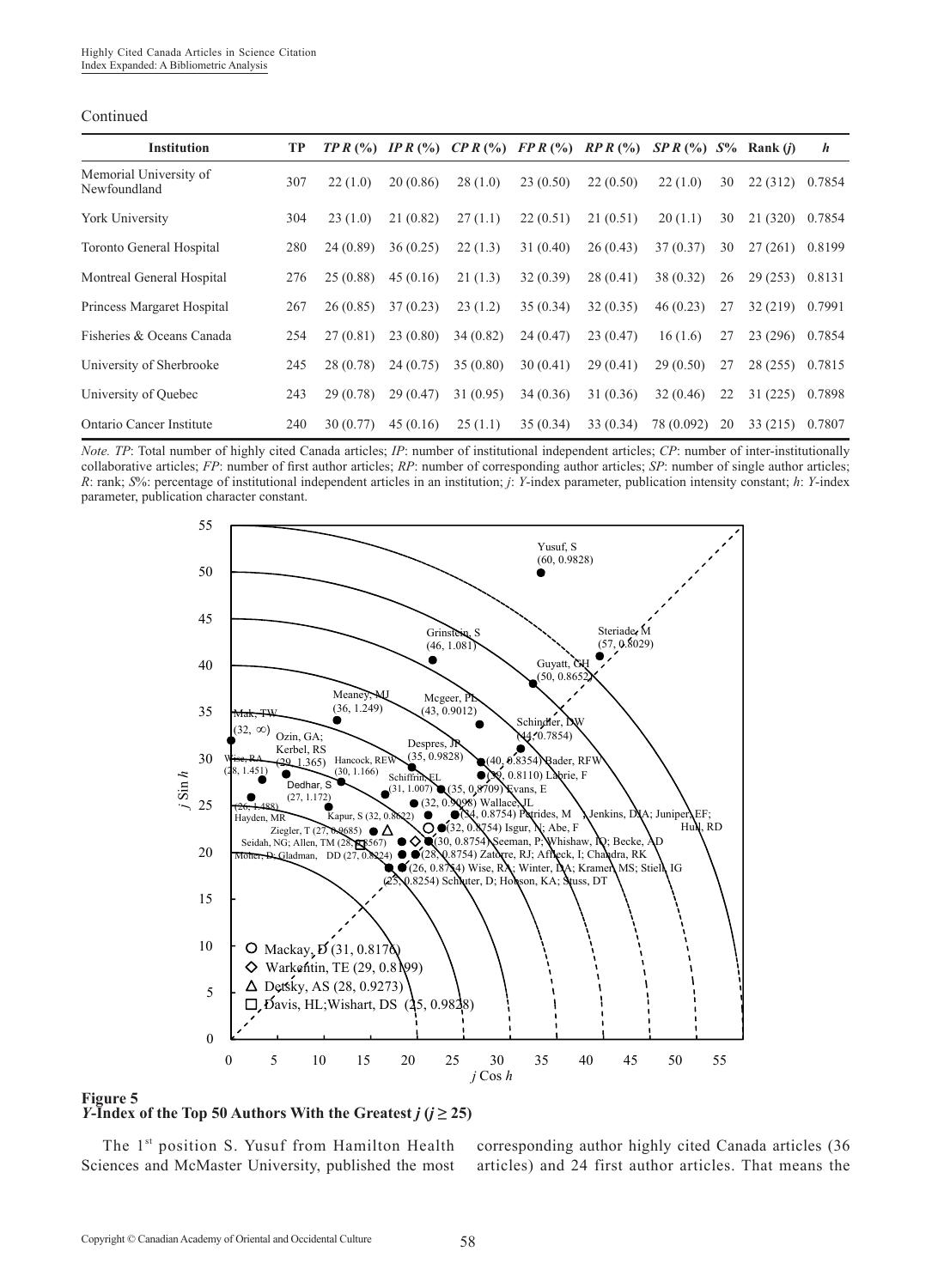author had not only high research but also supervises performance. Yusuf's most popular article was concerned about "Effects of an angiotensin-converting-enzyme inhibitor, ramipril, on cardiovascular events in high-risk patients" (Yusuf et al., 2000) ( $TC_{2011} = 4,355$ ) in *New England Journal of Medicine*. The 2<sup>nd</sup> place M. Steriade from the University of Laval, published the most first author articles (29 articles) and 28 corresponding author articles. The most cited article of Steriade with  $TC_{2011}$  = 1,552 was entitled "Thalamocortical oscillations in the sleeping and aroused brain" (Steriade et al., 1993) in 1993. Seventeen of 50 authors in Figure 5 had *h* = 0.7854, just on the boundary of 0.7854 line owning the same quantity first authors articles and corresponding author articles. The other 33 authors had more corresponding author articles than first author articles  $(h > 0.7854)$ . T.W. Mak had only 32 corresponding authors with  $h =$  $\pi/2$ . Most top authors had more corresponding author articles than first author articles, an indication that the leading authors were more likely to be the corresponding authors than the first author. These authors might be senior researchers who supervise research students more. In addition, publication character *h* is very helpful especially when *j* of authors is the same. For example, the *j* of J.P. Despres and E. Evans were 35 for all but their *h* were 0.9828 and 0.8709, respectively, which meant that Despres had greater proportion of corresponding author articles for first author articles than that of Evans. A potential bias would appear in the analysis of authorship of authors who use the same name and those who use different names in their publications. Another potential confounding arises when an author moves from one affiliation to another. It is strongly recommended that an "International identity number" for all authors when they published their first paper in a Web of Science-listed journal (Chiu & Ho, 2007).

# **CONCLUSION**

In total, 31,351 highly cited Canada articles with at least 100 citations since publication to 2011 were found in Science Citation Index Expanded from 1920 to 2012. The most highly cited Canada articles by decades were published in 1990s and the highest citations per publication were found in 1920s. These highly cited Canada articles were published in 2,452 journals in 174 Web of Science categories. *Journal of Biological Chemistry* was the most productive journal, and then *Nature*, *Proceedings of the National Academy of Sciences of the United States of America*, and *Science*. The most common category was observed to be biochemistry and molecular biology. The highly cited Canada articles would not be always in high impact after their publications. Most highly cited Canada articles had low citations in their publication year. In addition, the Y-index was

successfully used to evaluate and characterize publications of authors, institutions, and countries. It is easy to find authors' publication characteristics from the figure of *Y*-index distribution. University of Toronto was the most productive institution in the highly cited Canadan articles. S. Yusuf in Hamilton Health Sciences and McMaster University published the most highly cited Canadan articles.

## **REFERENCES**

- Abramo, G., D'Angelo, C. A., Di Costa, F., & Solazzi, M. (2009). University-industry collaboration in Italy: A bibliometric examination. *Technovation, 29*(6-7), 498-507.
- Ahmed, Z., Akerib, D. S., Arrenberg, S., Attisha, M. J., Bailey, C. N., Baudis, L., … Young, B. A. (2009). Search for weakly interacting massive particles with the first five-tower data from the cryogenic dark matter search at the Soudan underground laboratory. *Physical Review Letters*, *102*(1).
- Aksnes, D. W. (2003). Characteristics of highly cited papers. *Research Evaluation, 12*(3), 159-170.
- Alvarez, E. C., & Anegon, F. D. (2009). Chemistry in Spain bibliometric analysis through Scopus. *Chimica Oggi-Chemistry Today, 27*(6), 61-64.
- Andriole, G. L., Grubb, R. L., Buys, S. S., Chia, D., Church, T. R., Fouad, M. N., …PLCO Project Team. (2009). Mortality results from a randomized prostate-cancer screening trial. *New England Journal of Medicine, 360*(13), 1310-1319.
- Baltussen, A., & Kindler, C. H. (2004). Citation classics in anesthetic journals. *Anesthesia and Analgesia, 98*(2), 443-451.
- Bates, B., Anić, A., Marušić, M., & Marušić, A. (2004). Authorship criteria and disclosure of contributions: comparison of 3 general medical journals with different author contribution forms. *JAMA-Journal of the American Medical Association, 292*(1), 86-88.
- Becke, A. D. (1993). A new mixing of hartree-fock and local density-functional theories. *Journal of Chemical Physics, 98*(2), 1372-1377.
- Becke, A. D. (1993). Density-functional thermochemistry. III. The role of exact exchange. *Journal of Chemical Physics, 98*(7), 5648-5652.
- Bhandari, M., Busse, J. W., Kulkarni, A. V., Devereaux, P. J., Leece, P., & Guyatt, G. H. (2004). Interpreting authorship order and corresponding authorship. *Epidemiology*, *15*(1), 125-126.
- Brown, I. D., & Altermatt, D. (1985). Bond-valence parameters obtained from a systematic analysis of the inorganic crystal structure database. *Acta Crystallographica Section B-Structural Science, 41,* 244-247.
- Brünger, A. T., Adams, P. D., Clore, G. M., DeLano, W. L., Gros, P., Grosse-Kunstleve, R.W., …Warren, G. L. (1998). *Crystallography & NMR system*: A new software suite for macromolecular structure determination. *Acta Crystallographica Section D-Biological Crystallography, 54,* 905-921.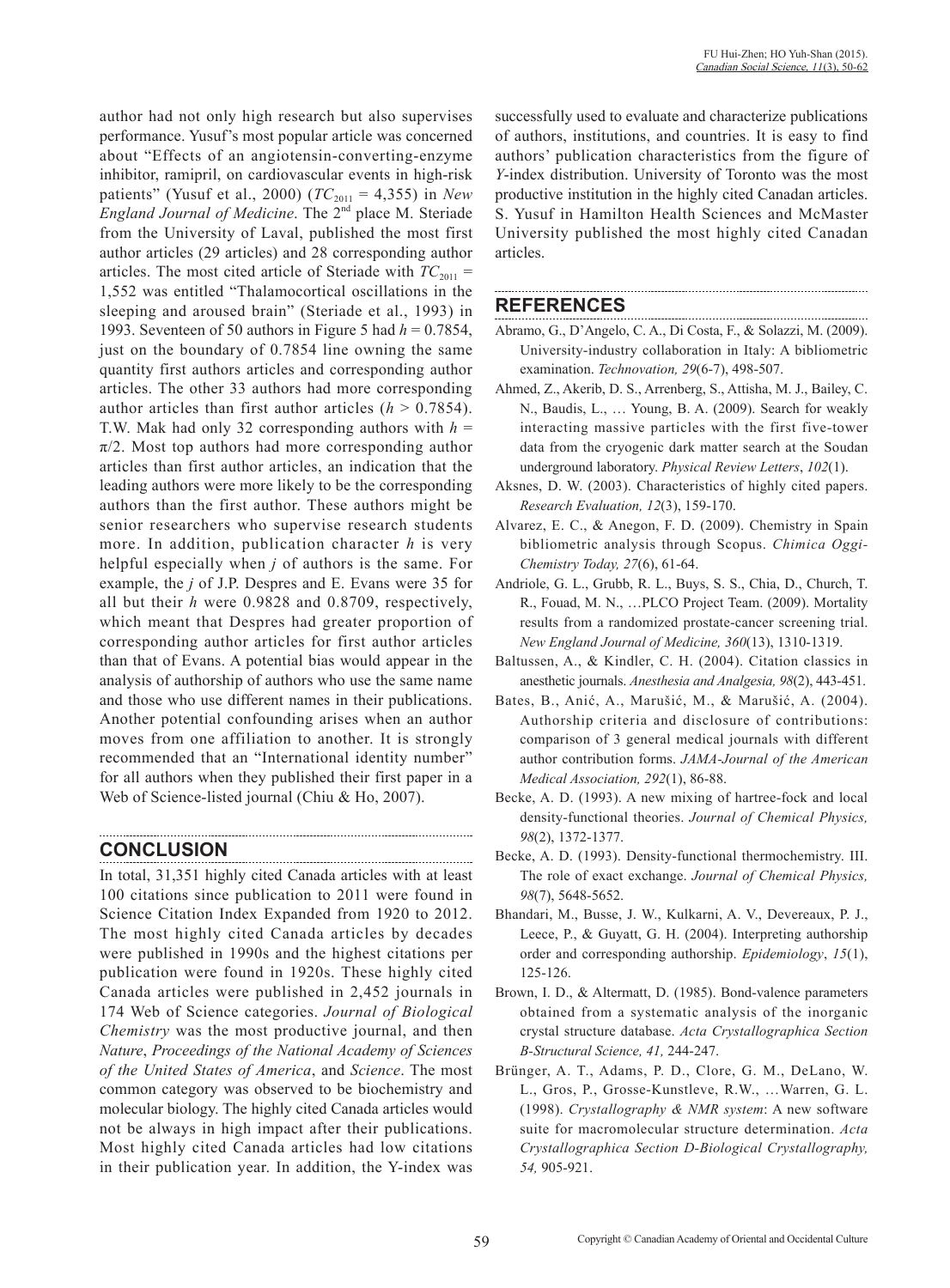- Chiu, W. T., & Ho, Y. S. (2005). Bibliometric analysis of homeopathy research during the period of 1991 to 2003. *Scientometrics, 63*(1), 3-23.
- Chiu, W. T., & Ho, Y. S. (2007). Bibliometric analysis of tsunami research. *Scientometrics*, *73*(1), 3-17.
- Chuang, K. Y., Wang, M. H., & Ho, Y. S. (2011). High-impact papers presented in the subject category of water resources in the Essential Science Indicators database of the Institute for Scientific Information. *Scientometrics*, *87*(3), 551-562.
- Chuang, K. Y., Wang, M. H., & Ho, Y. S. (2012). High-impact papers published in journals listed in the field of chemical engineering. *Archives of Environmental Science, 6,* 68-79.
- Clark, E. P., & Collip, J. B. (1925). A study of the Tisdall method for the determination of blood serum calcium with a suggested modification. *Journal of Biological Chemistry*, *63*(2), 461-464.
- Coats, A. J. S. (2009). Ethical authorship and publishing. *International Journal of Cardiology*, *131*(2), 149-150.
- Cockcroft, D. W., & Gault, M. H. (1976). Prediction of creatinine clearance from serum creatinine. *Nephron, 16*(1), 31-41.
- Collip, J. B., & Backus, P. L. (1920). The effect of prolonged hyperpnoea on the carbon dioxide combining power of the plasma, the carbon dioxide tension of alveolar air and the excretion of acid and basic phosphate and ammonia by the kidney. *American Journal of Physiology, 51*(3), 568- 579.
- Costas, R., & Bordons, M. (2011). Do age and professional rank influence the order of authorship in scientific publications? Some evidence from a micro-level perspective. *Scientometrics, 88*(1), 145-161.
- Dubin, D., Hafner, A. W., & Arndt, K. A. (1993). Citation classics in clinical dermatologic journals: citation analysis, biomedical journals, and landmark articles, 1945-1990. *Archives of Dermatology, 129*(9), 1121-1129.
- Ergul, S., Ardahan, M., Temel, A. B., & Yildirim, B. Ö. (2010). Bibliometric review of references of nursing research papers during the decade 1994-2003 in Turkey. *International Nursing Review, 57*(1), 49-55.
- Fu, H. Z., & Ho, Y. S. (2013). Comparison of independent research of China's top universities using bibliometric indicators. *Scientometrics*, *96*(1), 259-276.
- Fu, H. Z., Wang, M. H., & Ho, Y. S. (2012). The most frequently cited adsorption research articles in the Science Citation Index (Expanded). *Journal of Colloid and Interface Science, 379*(1), 148-156.
- Garfield, E. (1974). Journal citation studies. VIII. Some highly cited articles from highly cited general medical and clinical journals. *Current Contents, 27,* 5-12.
- Garfield, E. (1976). Highly cited articles. 26. Some classic papers of late 19<sup>th</sup> and early 20<sup>th</sup> centuries. *Current Contents*, *21,* 5-9.
- Garfield, E. (1987). 100 citation classics from the Journal of the American Medical Association. *JAMA-Journal of the American Medical Association, 257*(1), 52-59.

Garfield, E. (1987). 100 citation classics from the journal of the American medical association. *JAMA-Journal of the American Medical Association, 257*(1), 52-59.

Garfield, E. (2002). Highly cited authors. *Scientist, 16*(7), 10.

- George-Nascimento, M. (2010). An assessment of the bibliometric indices *I* and *Is* of Molina-Montenegro & Gianoli applied to researchers in ecological sciences in Chile. *Revista Chilena de Historia Natural, 83*(2), 229-235.
- Gheiti, A. J. C., Downey, R. E., Byrne, D. P., Molony, D. C., & Mulhall, K. J. (2012). The 25 most cited articles in arthroscopic orthopaedic surgery. *Arthroscopy-the Journal of Arthroscopic and Related Surgery, 28*(4), 548-564.
- Gisvold, S. E. (1999). Citation analysis and journal impact factors - is the tail wagging the dog? *Acta Anaesthesiologica Scandinavica, 43*(10), 971-973.
- Glanville, J., Kendrick, T., McNally, R., Campbell, J., & Hobbs, F. D. R. (2011). Research output on primary care in Australia, Canada, Germany, the Netherlands, the United Kingdom, and the United States: Bibliometric analysis. *British Medical Journal, 342.* Article Number: d1028.
- Goodall, A.H. (2009). Highly cited leaders and the performance of research universities. *Research Policy, 38*(7), 1079-1092.
- Gupta, B. M., & Bala, A. (2011). A bibliometric analysis of malaria research in India during 1998-2009. *Journal of Vector Borne Diseases, 48*(3), 163-170.
- Hanley, J. A., & Mcneil, B. J. (1982). The meaning and use of the area under a receiver operating characteristic (ROC) curve. *Radiology, 143*(1), 29-36.
- Hinshaw, G., Weiland, J. L., Hill, R. S., Odegard, N., Larson, D., Bennett, C. L., …Wright, E. L. (2009). Five-year wilkinson microwave anisotropy probe observations: Data processing, sky maps, and basic results. *Astrophysical Journal Supplement Series*, *180*(2), 225-245.
- Ho, Y., Gruhler, A., Heilbut, A., Bader, G. D., Moore, L., Adams, S. L., …Tyers, M. (2002). Systematic identification of protein complexes in Saccharomyces cerevisiae by mass spectrometry. *Nature*, *415*(6868), 180-183.
- Ho, Y. S. (2004). Citation review of Lagergren kinetic rate equation on adsorption reactions. *Scientometrics, 59*(1), 171-177.
- Ho, Y. S. (2010). Comments on "Removal and recovery of Cu(II) and Zn(II) using immobilized *Mentha arvensis* distillation waste biomass". *Ecological Engineering, 36*(6), 832.
- Ho, Y. S. (2012a). Top-cited articles in chemical engineering in science citation index expanded: A bibliometric analysis. *Chinese Journal of Chemical Engineering, 20*(3), 478-488.
- Ho, Y. S. (2012b). The top-cited research works in the Science Citation Index Expanded. *Scientometrics, 94*(3), 1297-1312.
- Ho, Y. S. (2014). Classic articles on social work field in social science citation index: A bibliometric analysis. *Scientometrics, 98* (1), 137-155.
- Huang, M. H., Lin, C. S., & Chen, D. Z. (2011), Counting methods, country rank changes, and counting inflation in the assessment of national research productivity and impact. *Journal of the American Society for Information Science and Technology, 62*(12), 2427-2436.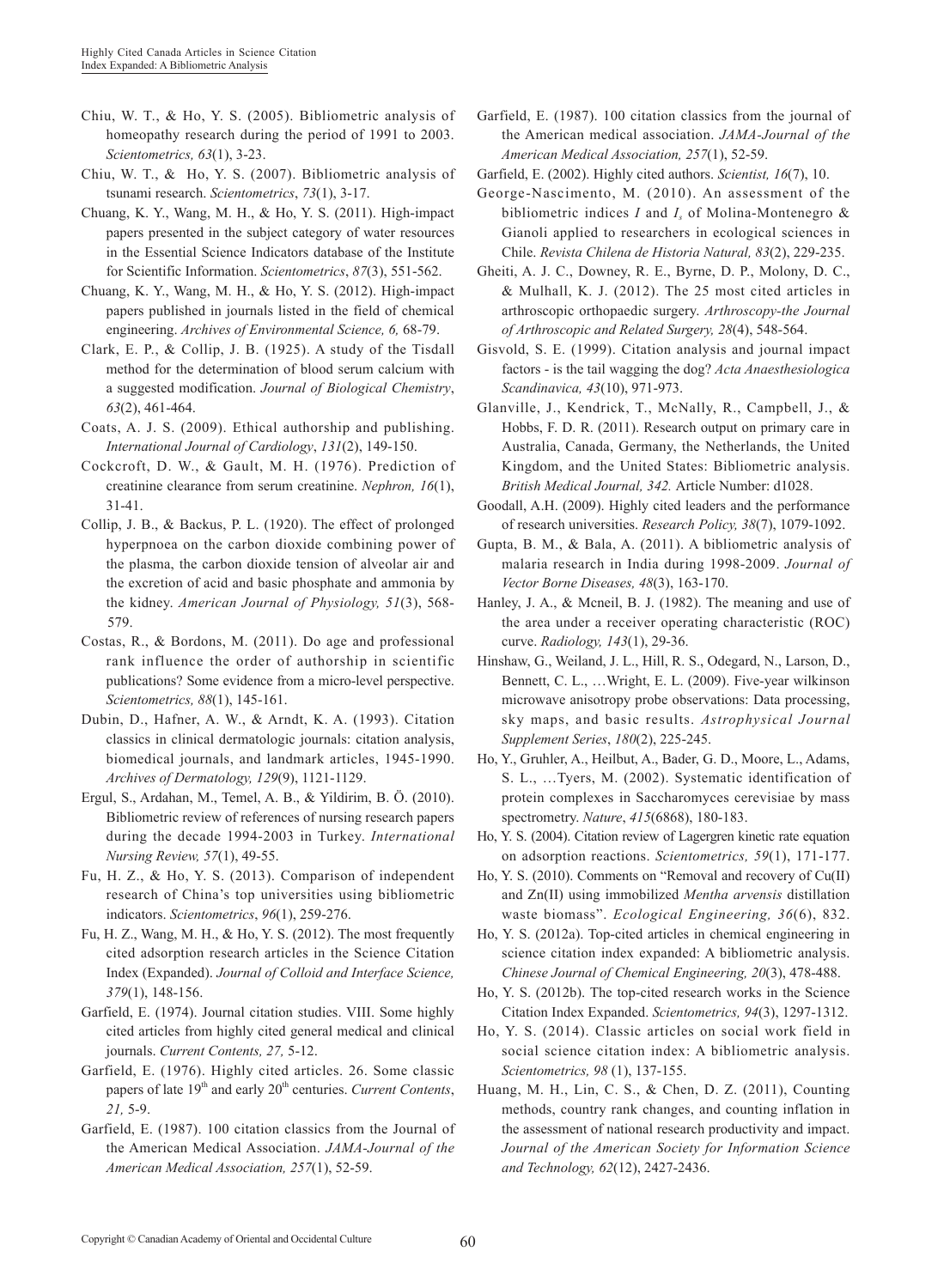- Huffman, M. D., Bloomfield, G. S., Colantonio, L., Ajay, V. S., Prabhakaran, P., Lewison, G., & Prabhakaran, D. (2012). Cardiovascular research output and actual citation impact of Argentina, India, and South Africa: A bibliometric approach. *Circulation, 125*(19), E890.
- Ioannidis, J. P. A. (2005). Contradicted and initially stronger effects in highly cited clinical research. *JAMA-Journal of the American Medical Association, 294*(2), 218-228.
- Ioannidis, J. P. A. (2010). Is there a glass ceiling for highly cited scientists at the top of research universities? *Faseb Journal, 24*(12), 4635-4638.
- Jarosik, N., Bennett, C. L., Dunkley, J., Gold, B., Greason, M. R., Halpern, M., …Wright, E. L. (2011). Seven-year *Wilkinson Microwave Anisotropy Probe* (*WMAP*) observations: Sky maps, systematic errors, and basic results. *Astrophysical Journal Supplement Series*, *192*(2). Article Number: 14, 1-15.
- Jeenah, M., & Pouris, A. (2008). South African research in the context of Africa and globally. *South African Journal of Science, 104*(9-10), 351-354.
- Jorgensen, W. L., Chandrasekhar, J., Madura, J. D., Impey, R. W., & Klein, M. L. (1983). Comparison of simple potential functions for simulating liquid water. *Journal of Chemical Physics, 79*(2), 926-935.
- Kahneman, D., & Tversky, A. (1979). Prospect theory: Analysis of decision under risk. *Econometrica, 47*(2), 263-291.
- Kamb, A., Gruis, N. A., Weaverfeldhaus, J., Liu, Q. Y., Harshman, K., Tavtigian, S. V., …Skolnick, M. H. (1994). A cell-cycle regulator potentially involved in genesis of many tumor types. *Science, 264*(5157), 436-440.
- Khan, M. A., & Ho, Y. S. (2012). Top-cited articles in environmental sciences: Merits and demerits of citation analysis. *Science of the Total Environment, 431,* 122-127.
- Komatsu, E., Smith, K. M., Dunkley, J., Bennett, C. L., Gold, B., Hinshaw, G., …Wright, E.L. (2011). Seven-year Wilkinson Microwave Anisotropy Probe (WMAP) observations: Cosmological interpretation. *Astrophysical Journal Supplement Series, 192*(2). Article Number: 18.
- Larson, D., Dunkley, J., Hinshaw, G., Komatsu, E., Nolta, M. R., Bennett, C. L., …Wright, E. L. (2011). Seven-year Wilkinson Microwave Anisotropy Probe(WMAP) observations: Power spectra and Wmap-derived parameters. *Astrophysical Journal Supplement Series*, *192*(2). Article Number: 16.
- Li, Z., & Ho, Y. S. (2008). Use of citation per publication as an indicator to evaluate contingent valuation research. *Scientometrics*, *75*(1), 97-110.
- Lowe, D. G. (2004). Distinctive image features from scaleinvariant Keypoints. *International Journal of Computer Vision, 60*(2), 91-110.
- Madhan, M., Chandrasekar, G., & Arunachalam, S. (2010). Highly cited papers from India and China. *Current Science, 99*(6), 738-749.
- Marshakova-Shaikevich, I. (2006). Scientific collaboration of new 10 EU countries in the field of social sciences. *Information Processing & Management, 42*(6), 1592-1598.
- Marušić, M., Božikov, J., Katavić, V., Hren, D., Kljaković-Gašpić, M., & Marušić, A. (2004). Authorship in a small medical journal: A study of contributorship statements by corresponding authors. *Science and Engineering Ethics, 10*(3), 493-502.
- Mattsson, P., Sundberg, C. J., & Laget, P. (2011). Is correspondence reflected in the author position? A bibliometric study of the relation between corresponding author and byline position. *Scientometrics, 87*(1), 99-105.
- Miller, A. B., Hoogstraten, B., Staquet, M., & Winkler, A. (1981). Reporting results of cancer treatment. *Cancer, 47*(1), 207- 214.
- Nieder, C. (2012). Highly cited German research contributions to the fields of radiation oncology, biology, and physics: Focus on collaboration and diversity. *Strahlentherapie und Onkologie, 188*(10), 865-872.
- Ohba, N., Nakao, K., Isashiki, Y., & Ohba, A. (2007). The 100 most frequently cited articles in ophthalmology journals. *Archives of Ophthalmology, 125*(7), 952-960.
- Picknett, T., & Davis, K. (1999). The 100 most-cited articles from *JMB*. *Journal of Molecular Biology, 293*(2), 173-176.
- Poser, C. M., Paty, D. W., Scheinberg, L., Mcdonald, W. I., Davis, F. A., Ebers, G. C., …Tourtellotte, W. W. (1983). New diagnostic criteria for multiple sclerosis: Guidelines for research protocols. *Annals of Neurology, 13*(3), 227-231.
- Reisenberg, D., & Lundberg, G. D. (1990). The order of authorship: Who's on first? *JAMA-Journal of the American Medical Association, 264*(14), 1857.
- Schein, M., Paladugu, R., Sutija, V. G., & Wise, L. (2000). What American surgeons read: A survey of a thousand Fellows of the American College of Surgeons. *Current Surgery*, *57*(3), 252-258.
- Schreiber, K., & Kindler, C. H. (2005). Bibliometric analysis of anaesthetic molecular biology research in Germany, Austria and Switzerland. *Anaesthesist, 54*(11), 1094-1099.
- Shamoon, H., Duffy, H., Fleischer, N., Engel, S., Saenger, P., Strelzyn, M., …Hylton, J. (1993). The effect of intensive treatment of diabetes on the development and progression of long-term complications in insulin-dependent diabetes mellitus. *New England Journal of Medicine, 329*(14), 977- 986.
- Shapiro, D. W., Wenger, N. S., & Shapiro, M. F. (1994). The contributions of authors to multiauthored biomedicalresearch papers. *JAMA-Journal of the American Medical Association, 271*(6), 438-442.
- Sladek, R., Rocheleau, G., Rung, J., Dina, C., Shen, L., Serre, D., …Froguel, P. (2007). A genome-wide association study identifies novel risk loci for type 2 diabetes. *Nature*, *445*(7130), 881-885.
- Smith, D. R. (2008). Citation indexing and highly cited articles in the *Australian Veterinary Journal*. *Australian Veterinary Journal, 86*(9), 337-339.
- Smith, D. R. (2009). Highly cited articles in environmental and occupational health, 1919-1960. *Archives of Environmental & Occupational Health, 64*(S1), 32-42.